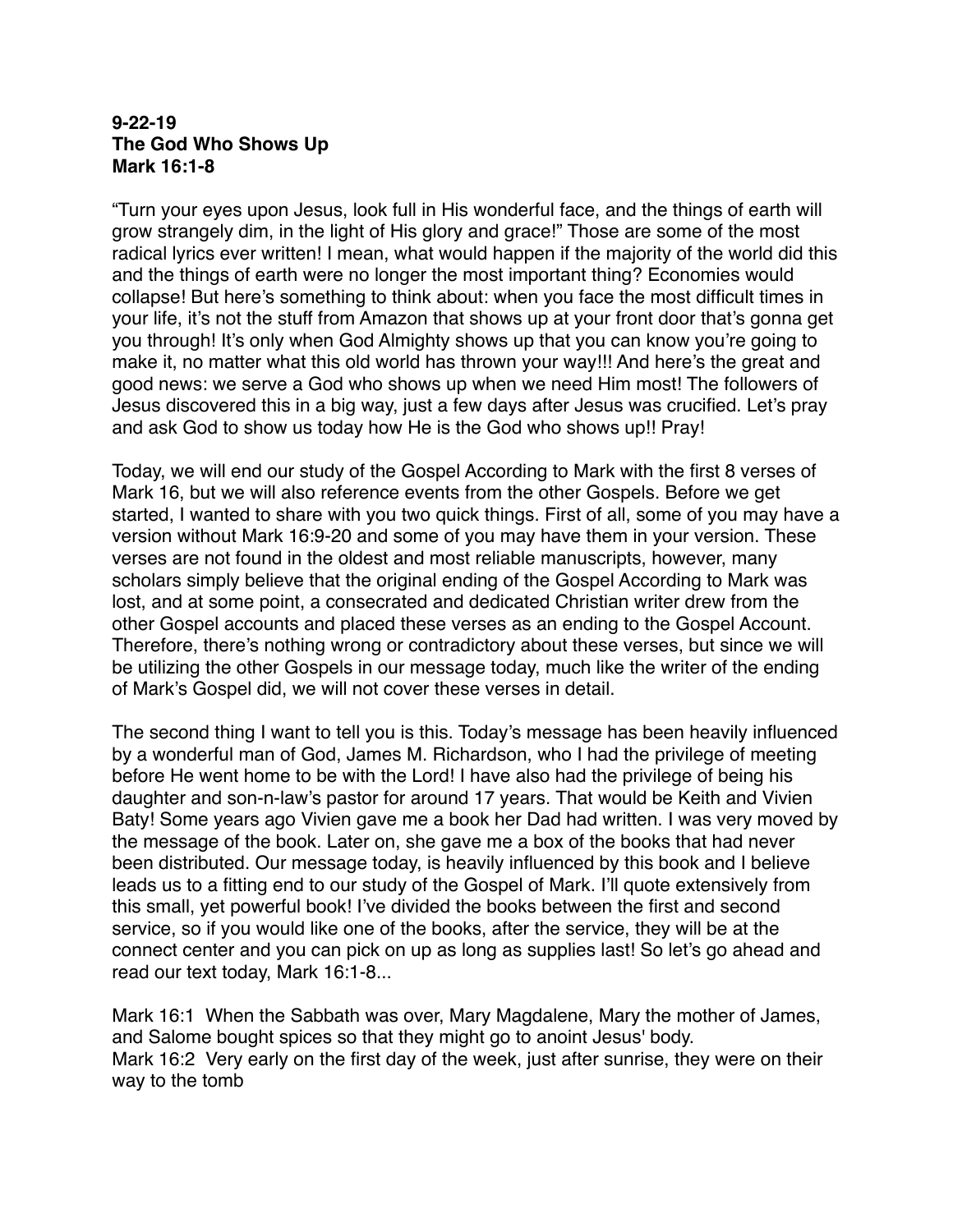Mark 16:3 and they asked each other, "Who will roll the stone away from the entrance of the tomb?"

Mark 16:4 But when they looked up, they saw that the stone, which was very large, had been rolled away.

Mark 16:5 As they entered the tomb, they saw a young man dressed in a white robe sitting on the right side, and they were alarmed.

Mark 16:6 "Don't be alarmed," he said. "You are looking for Jesus the Nazarene, who was crucified. He has risen! He is not here. See the place where they laid him.

Mark 16:7 But go, tell his disciples and Peter, 'He is going ahead of you into Galilee. There you will see him, just as he told you.'"

Mark 16:8 Trembling and bewildered, the women went out and fled from the tomb. They said nothing to anyone, because they were afraid.

So the young man dressed in a white robe tells the women to tell the disciples, and specifically Peter, that He was going ahead of them into Galilee and that they would see Him, just as He had promised! So here's a question you might be wondering about...

Did He Show Up?

The answer is, YES. There were five appearances on the day of His resurrection, and at least six on the days that followed. There were numerous eye witness accounts. Today we will discover "The God who shows up!" Again, I thank Dr. James M. Richardson for direction on this message and for the numerous quotes you will hear from his book today.

### **The God Who Shows Up For The Sinful**

Mark 16:9 When Jesus rose early on the first day of the week, he appeared first to Mary Magdalene, out of whom he had driven seven demons.

Mark 16:10 She went and told those who had been with him and who were mourning and weeping.

### Mary Magdalene/Quick background

In the early days of His ministry He had met Mary Magdalene and set her free from demonic possession. Under the influence of this possession Mary Magdalene had become morally irresponsible and fallen in to a destructive lifestyle. Jesus set her free and she followed Him throughout His ministry. It was to this woman, who many had written off as worthless, that Jesus first appeared. John's Gospel recounts it this way...

John 20:10 Then the disciples went back to their homes,

John 20:11 but Mary stood outside the tomb crying. As she wept, she bent over to look into the tomb

John 20:12 and saw two angels in white, seated where Jesus' body had been, one at the head and the other at the foot.

John 20:13 They asked her, "Woman, why are you crying?" "They have taken my Lord away," she said, "and I don't know where they have put him."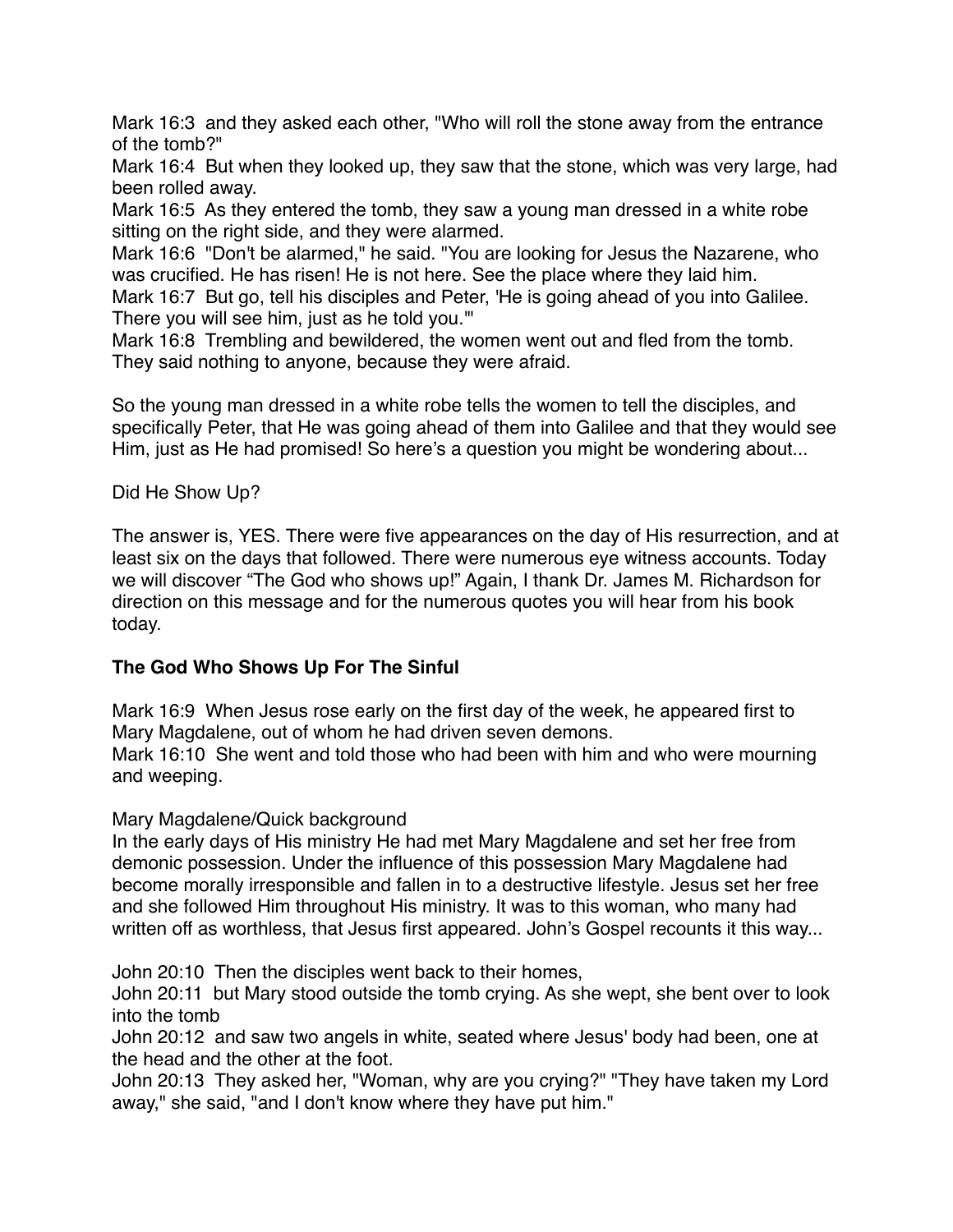John 20:14 At this, she turned around and saw Jesus standing there, but she did not realize that it was Jesus.

John 20:15 "Woman," he said, "why are you crying? Who is it you are looking for?" Thinking he was the gardener, she said, "Sir, if you have carried him away, tell me where you have put him, and I will get him."

John 20:16 Jesus said to her, "Mary." She turned toward him and cried out in Aramaic, "Rabboni!" (which means Teacher).

John 20:17 Jesus said, "Do not hold on to me, for I have not yet returned to the Father. Go instead to my brothers and tell them, 'I am returning to my Father and your Father, to my God and your God.'"

John 20:18 Mary Magdalene went to the disciples with the news: "I have seen the Lord!" And she told them that he had said these things to her.

Dr. James M. Richardson gives this amazing insight...

"His presence is not given only to those who are worthy, or perceptive, or brilliant or even good. He makes Himself known, and His presence felt, to the one who loves Him. Love was all she had to offer, but she could never forget what He had done for her."

You may be here today thinking you've done too much wrong, crossed a line, a point of no return, that there's no hope for you, but Jesus shows up for the sinner when he or she confesses their sinfulness and cries out to the Savior for forgiveness. Call on Him and He will respond with a cleansing flood and you, like Mary Magdalene, will have the testimony, "I have seen the Lord!" Remember this...

1 John 1:8 If we claim to be without sin, we deceive ourselves and the truth is not in us. 1 John 1:9 If we confess our sins, he is faithful and just and will forgive us our sins and purify us from all unrighteousness.

## **The God Who Shows Up For The Bewildered!**

Can you imagine how bewildered the followers of Jesus must have been. Their leader had been crucified, murdered, if you will, and all because of trumped up charges. They had seen Him work miracles, heal the sick, and even raise the dead. But for some reason He didn't work a miracle for Himself. They were bewildered beyond reason. We discover this in Luke's Gospel...

Luke 24:13 Now that same day two of them were going to a village called Emmaus, about seven miles from Jerusalem.

Luke 24:14 They were talking with each other about everything that had happened. Luke 24:15 As they talked and discussed these things with each other, Jesus himself came up and walked along with them;

Luke 24:16 but they were kept from recognizing him.

Luke 24:17 He asked them, "What are you discussing together as you walk along?" They stood still, their faces downcast.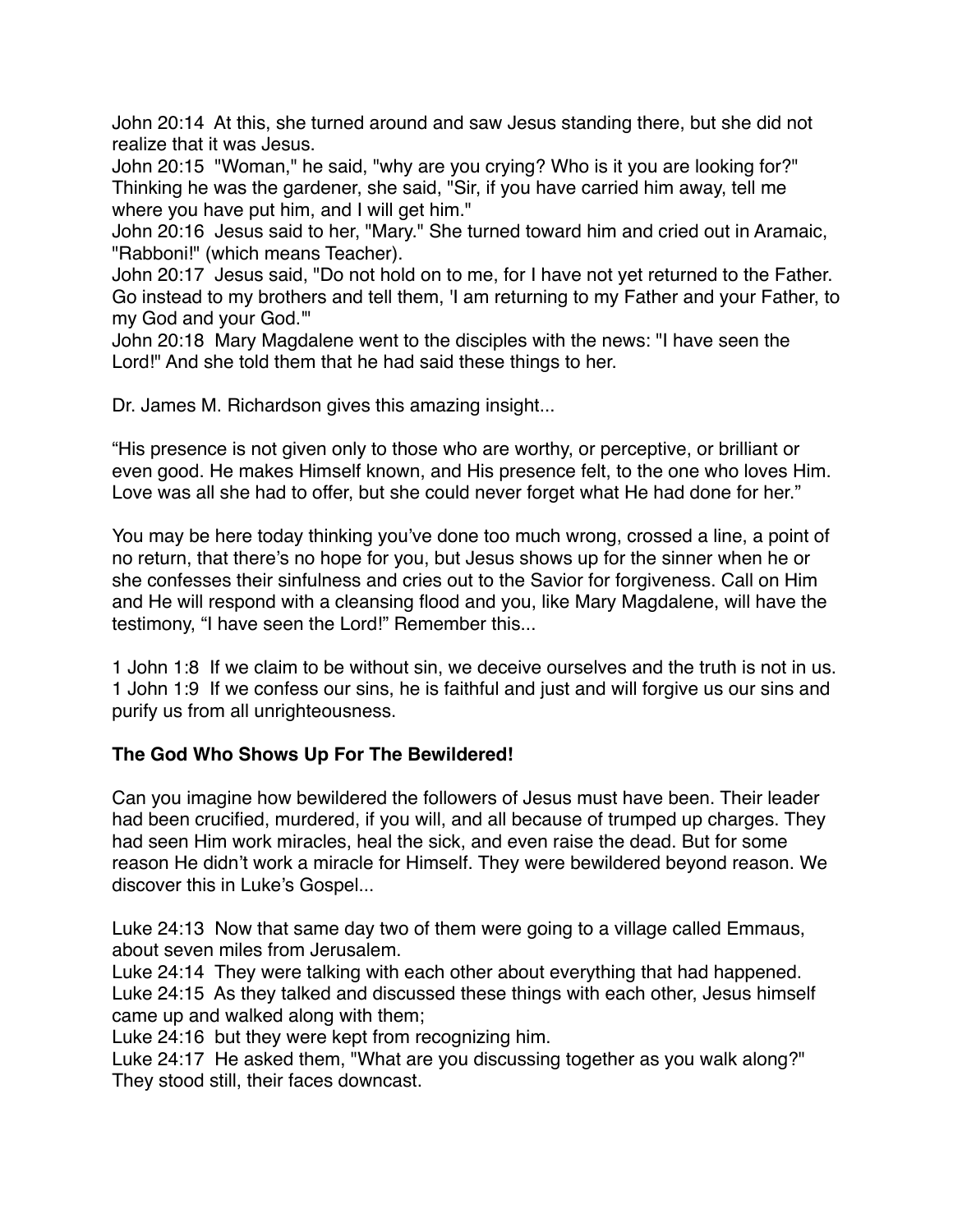Luke 24:18 One of them, named Cleopas, asked him, "Are you only a visitor to Jerusalem and do not know the things that have happened there in these days?" Luke 24:19 "What things?" he asked. "About Jesus of Nazareth," they replied. "He was a prophet, powerful in word and deed before God and all the people.

Luke 24:20 The chief priests and our rulers handed him over to be sentenced to death, and they crucified him;

Luke 24:21 but we had hoped that he was the one who was going to redeem Israel. And what is more, it is the third day since all this took place.

Luke 24:22 In addition, some of our women amazed us. They went to the tomb early this morning

Luke 24:23 but didn't find his body. They came and told us that they had seen a vision of angels, who said he was alive.

Luke 24:24 Then some of our companions went to the tomb and found it just as the women had said, but him they did not see."

Luke 24:25 He said to them, "How foolish you are, and how slow of heart to believe all that the prophets have spoken!

Luke 24:26 Did not the Christ have to suffer these things and then enter his glory?" Luke 24:27 And beginning with Moses and all the Prophets, he explained to them what was said in all the Scriptures concerning himself.

Dr. Richardson gives us this compelling insight...

"It is His way to find us where we are. He knew that they were searching for some kind of understanding that they could live with...Carefully, He began with things they could identify with and understand – Moses and the prophets – and went on, showing that all Scripture moves toward the crucified Savior...'He was,' the risen Christ said, 'David's king, Solomon's altogether lovely, Isaiah's Wonderful Counselor, Prince of Peace, Jeremiah's branch of righteousness, Ezekiel's plant of renown, Daniel's stone cut without hands, Joel's hope, Jonah's fulfillment, Habakkuk's anointed, Malachi's refiner's fire and Sun of righteousness."

Some of you in this very room have either been or are now bewildered by some life event! Maybe, like these little known disciples, you have been slammed by the tragedy of losing a loved one. Maybe you've lost of your health, or a relationship, or a job you thought would be a career. And you may have had more than one at the same time. This old world can be cruel, but regardless of what has you bewildered, Jesus will show up to help you, but He will not force you to accept His help. But if you let Him your eyes will be opened. Check out the rest of the story of the disciples on the road to Emmaus...

Luke 24:28 As they approached the village to which they were going, Jesus acted as if he were going farther.

Luke 24:29 But they urged him strongly, "Stay with us, for it is nearly evening; the day is almost over." So he went in to stay with them.

Luke 24:30 When he was at the table with them, he took bread, gave thanks, broke it and began to give it to them.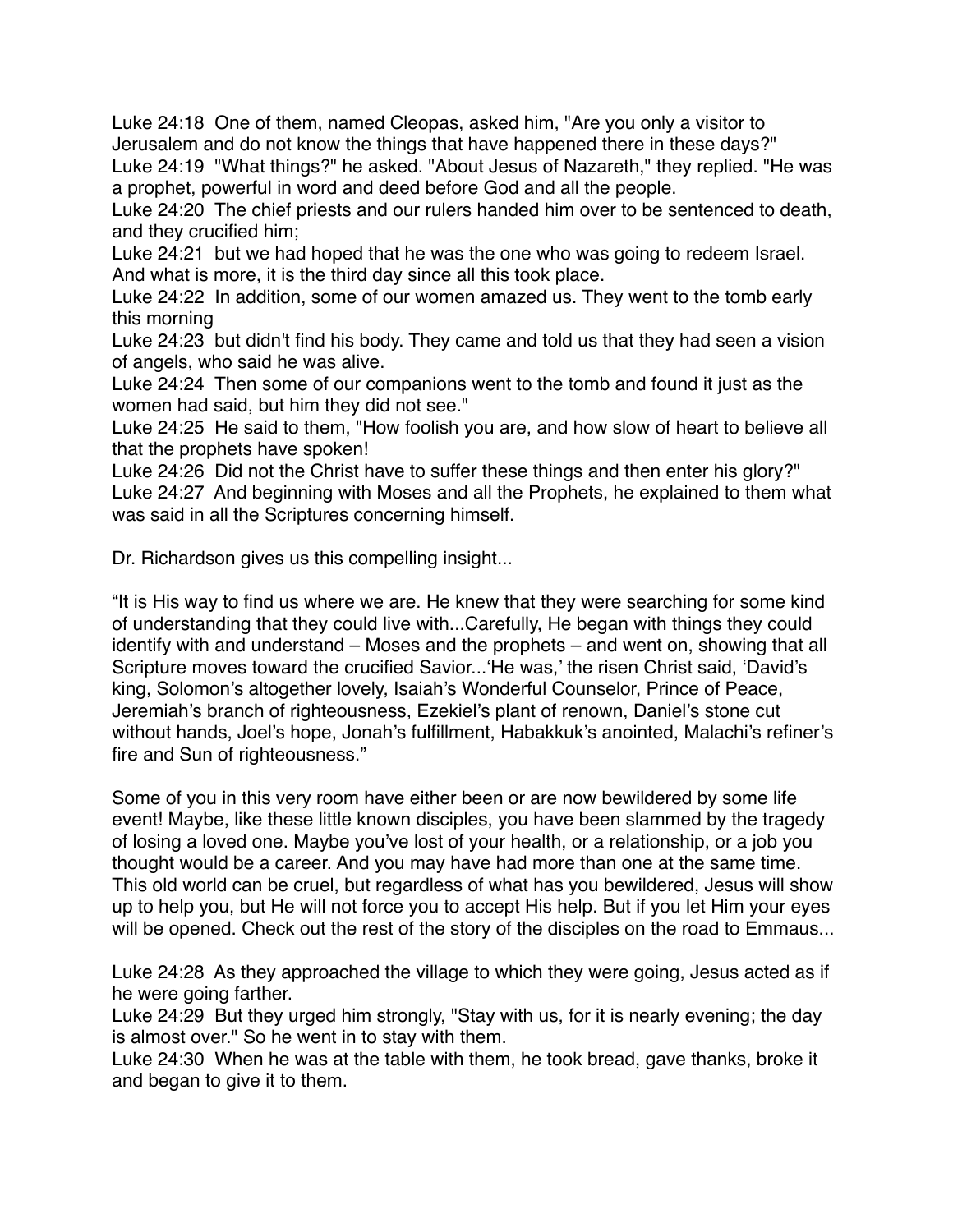Luke 24:31 Then their eyes were opened and they recognized him, and he disappeared from their sight.

Luke 24:32 They asked each other, "Were not our hearts burning within us while he talked with us on the road and opened the Scriptures to us?"

Luke 24:33 They got up and returned at once to Jerusalem. There they found the Eleven and those with them, assembled together

Luke 24:34 and saying, "It is true! The Lord has risen and has appeared to Simon." Luke 24:35 Then the two told what had happened on the way, and how Jesus was recognized by them when he broke the bread.

# **The God Who Shows Up For The Skeptic!**

Ever had those doubts that just won't go away? You're not alone. One of Jesus' disciples had this problem. Thomas is sometimes called "Doubting Thomas." John's Gospel records this...

John 20:19 On the evening of that first day of the week, when the disciples were together, with the doors locked for fear of the Jews, Jesus came and stood among them and said, "Peace be with you!"

John 20:20 After he said this, he showed them his hands and side. The disciples were overjoyed when they saw the Lord.

John 20:21 Again Jesus said, "Peace be with you! As the Father has sent me, I am sending you."

John 20:22 And with that he breathed on them and said, "Receive the Holy Spirit. John 20:23 If you forgive anyone his sins, they are forgiven; if you do not forgive them, they are not forgiven."

John 20:24 Now Thomas (called Didymus), one of the Twelve, was not with the disciples when Jesus came.

John 20:25 So the other disciples told him, "We have seen the Lord!" But he said to them, "Unless I see the nail marks in his hands and put my finger where the nails were, and put my hand into his side, I will not believe it."

John 20:26 A week later his disciples were in the house again, and Thomas was with them. Though the doors were locked, Jesus came and stood among them and said, "Peace be with you!"

John 20:27 Then he said to Thomas, "Put your finger here; see my hands. Reach out your hand and put it into my side. Stop doubting and believe."

John 20:28 Thomas said to him, "My Lord and my God!"

John 20:29 Then Jesus told him, "Because you have seen me, you have believed; blessed are those who have not seen and yet have believed."

Here's some special words to the skeptic you might be surprised to hear a preacher say. "Blunt Honesty" is appreciated by God! Dr. Richardson states that "Doubt is not a forbidden activity." He goes on to quote Alfred, Lord Tennyson, who said – "There lives more faith in honest doubt, than in half the creeds." Dr. Richardson then says... "God does not condemn honest questioning. Perhaps he would not have made this appearance had Thomas's problem been a fashionable skepticism (sometimes a cover-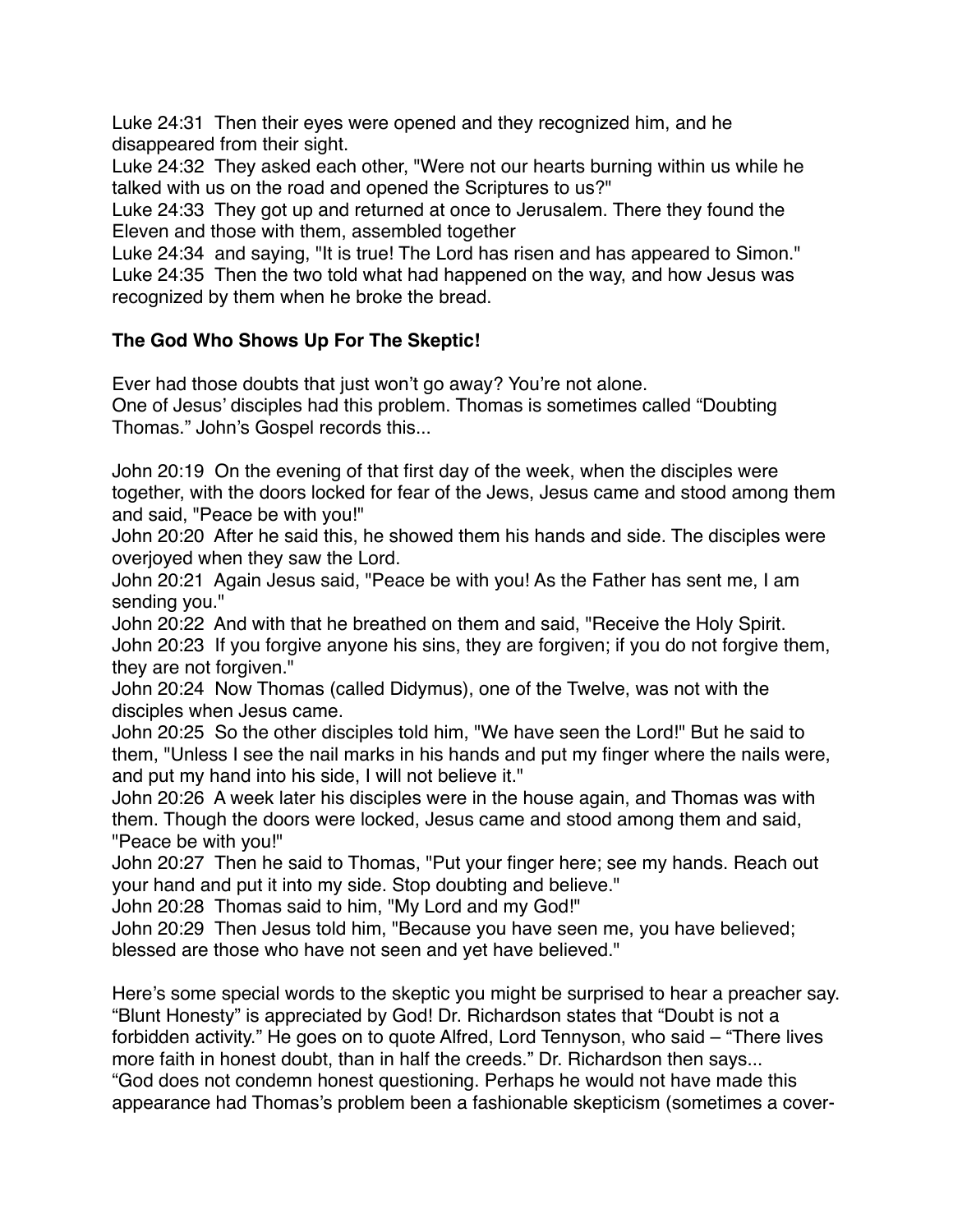up for permissive behavior)" Dr. Richardson also said this... "Obviously, doubts come for a variety of reasons. The mystery of the supernatural and the sometimes unreal quality of spiritual things can cause confused thinking and unwise reaction. The things that happen to us or others because we live in a world where God's laws have been violated, or because we cannot see beyond today, often puzzle us into a doubting frame. Sometimes personal disobedience or careless living cause us to move unto a realm where our aloneness or our rebellion suggest to us that this gospel may really be fantasy. Most who think they have lost their faith have not done so by reasoned argument, they have simply drifted, with little resistance, into doubt."

John Cooper, lead singer for the band Skillet, back on August 13, posted a powerful blog on Facebook, which addressed the recent departure of some high profile leaders in Christian Worship circles from the faith. Cooper stated...

"...as these influencers disavow their faith, they always end their statements with their 'new insight/new truth' that is basically a regurgitation of Jesus's words?! It's truly bizarre and ironic. They'll say "I'm disavowing my faith but remember, love people, be generous, forgive others". Ummm, why? That is actually not human nature. No child is ever born and says "I just want to love others before loving myself. I want to turn the other cheek. I want to give my money away to others in need". Those are bible principles taught by a prophet/Priest/king of kings who wants us to live by a higher standard which is not an earthly standard, but rather the 'Kingdom of God' standard."

Cooper ends his blog with this...

"Is it any wonder that some of our disavowed Christian leaders are letting go of the absolute truth of the Bible and subsequently their lives are falling apart? Further and further they are sinking in the sea all the while shouting "now I've found the truth! Follow me!!" Brothers and sisters in the faith all around the world, pastors, teachers, worship leaders, influencers…I implore you, please please in your search for relevancy for the gospel, let us NOT find creative ways to shape Gods word into the image of our culture by stifling inconvenient truths. But rather let us hold on even tighter to the anchor of the living Word of God. For He changes NOT. "The grass withers and the flowers fade away, but the word of our God stands forever" (Isaiah 40:8)"

It's okay to ask questions, and to even be skeptical when you are trying to discern what is true and what is not. I just want to encourage you to remember, just because truth may seem illusive and difficult to discern, doesn't mean truth is non-existent! Never stop seeking truth, because Jesus promised...

Luke 11:9 "So I say to you: Ask and it will be given to you; seek and you will find; knock and the door will be opened to you.

Luke 11:10 For everyone who asks receives; he who seeks finds; and to him who knocks, the door will be opened.

## **The God Who Shows Up For The Failure!**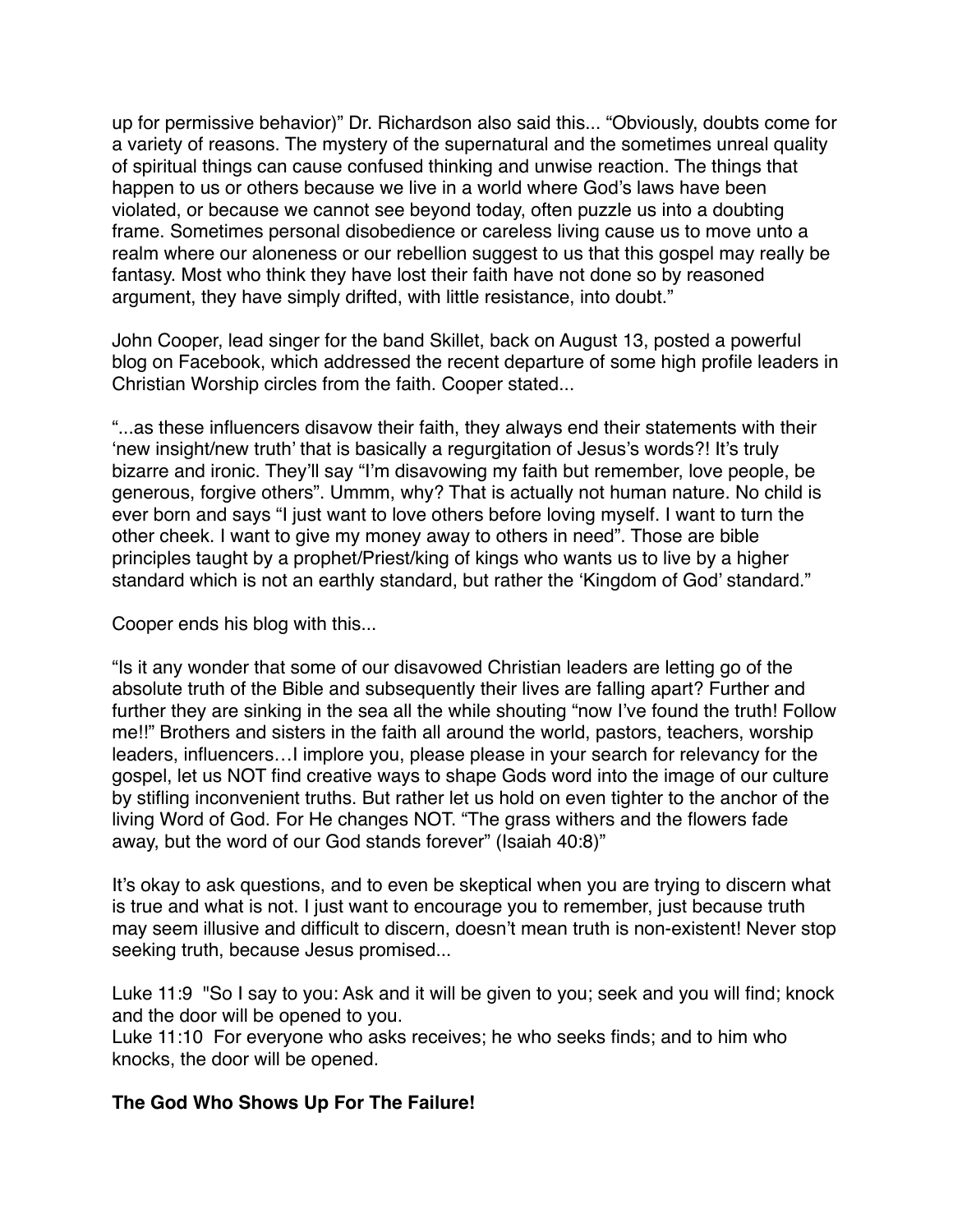Peter felt like a failure. He had denied the one who he had come to love and trust. Remember what Peter had done?

Luke 22:61 The Lord turned and looked straight at Peter. Then Peter remembered the word the Lord had spoken to him: "Before the rooster crows today, you will disown me three times."

Luke 22:62 And he went outside and wept bitterly.

But listen to the guys who had seen Jesus on the Road to Emmaus.

Luke 24:34 ... "It is true! The Lord has risen and has appeared to Simon."

Jesus evidently met with Simon Peter alone. It was His way of dealing with Peter's despair and depression over failure. Later, on the shores of the sea of Tiberias, Jesus gives Peter a chance to publicly state his love and commitment to Jesus.

John 21:13 Jesus came, took the bread and gave it to them, and did the same with the fish.

John 21:14 This was now the third time Jesus appeared to his disciples after he was raised from the dead.

John 21:15 When they had finished eating, Jesus said to Simon Peter, "Simon son of John, do you truly love me more than these?" "Yes, Lord," he said, "you know that I love you." Jesus said, "Feed my lambs."

John 21:16 Again Jesus said, "Simon son of John, do you truly love me?" He answered, "Yes, Lord, you know that I love you." Jesus said, "Take care of my sheep." John 21:17 The third time he said to him, "Simon son of John, do you love me?" Peter was hurt because Jesus asked him the third time, "Do you love me?" He said, "Lord, you know all things; you know that I love you." Jesus said, "Feed my sheep.

Dr. Richardson shares this powerful word about Peter...

"The creative force involved in being forgiven led him on to new hope about himself and his purpose for being. So he moved on out, and the record in Acts literally explodes with pictures of this weak man made strong and powerful, this impulsive man made more and more steady, this fearful man made bold and single-purposed. At Pentecost this new dynamic burst forth in that great testimony which resulted in three thousand new believers. In the Jerusalem jail this new courage asserted itself as he fearlessly declared to the authorities that this good news would continue to be preached no matter what the price."

Before the resurrection, as we saw last week, Peter was questioned about Jesus and in fear for his life, he cursed and denied he ever even knew Jesus. However, something happened after Jesus' death that changed everything. Peter eventually died because he would not back down from his belief that Jesus had risen and he was not the only one.